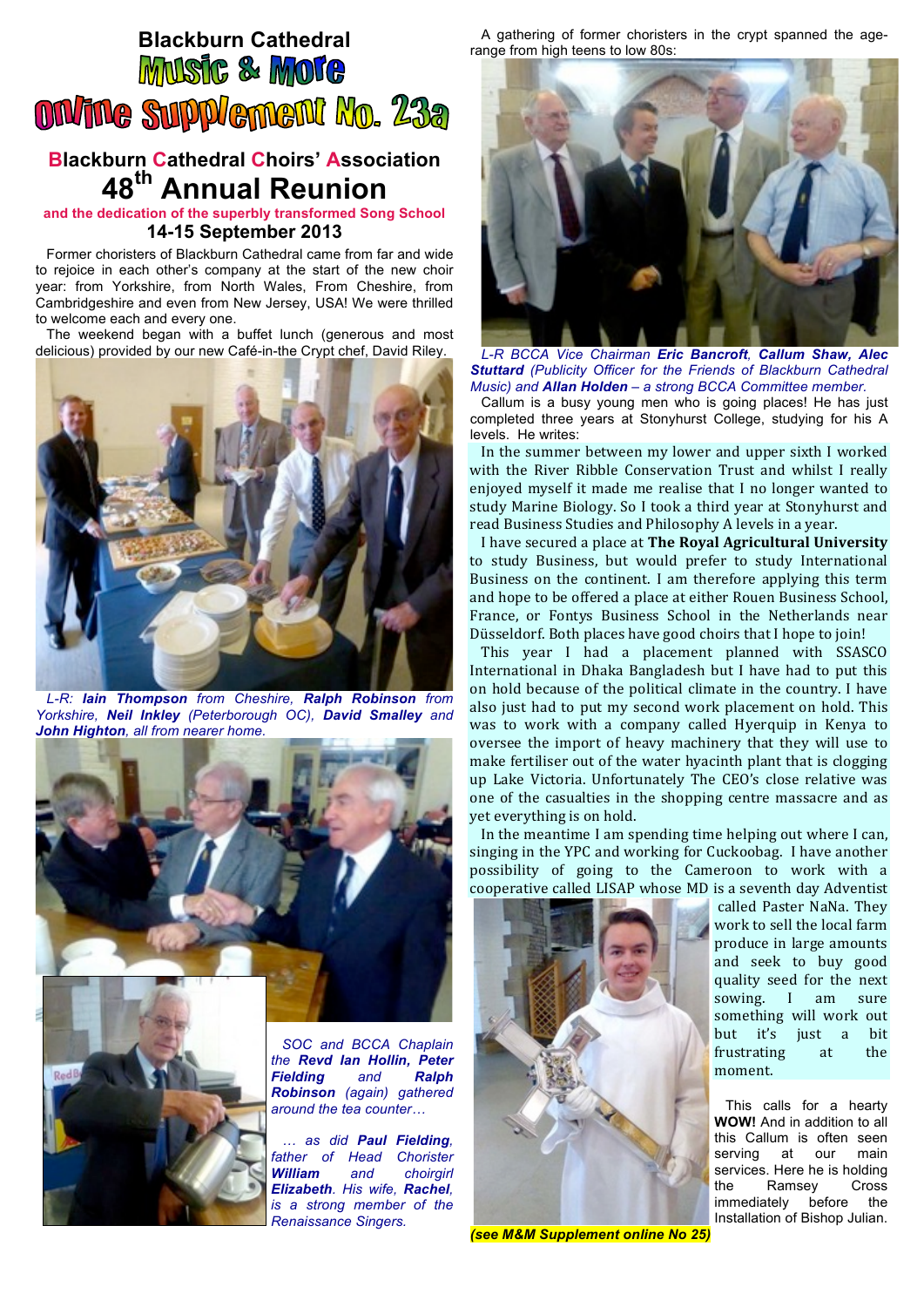*Assistant director of Music Shaun Turnbull (L) and Director of Music Samuel Hudson, clearly enjoyed the BCCA buffet lunch.*

*As did Adrian Wilson*



*from Blackburn – who admired the decorative flowers on his luncheon table*





*The Dean hosted Bob and Pauline Keen from Cheshire, before he took the chair for BCCA's Annual General Meeting.*



The Dean is very good at chairing meetings – speedy efficiency is mixed with gentle humour – so that we were well informed about the Cathedral Close transformation plans (which will begin in January – see M&M No 2, 2013).

Our treasurer, **John Marr** (L) told us that we were solvent, thanks to faithful payment of subscriptions and most generous PATRONS & GRAND PATRONS.

The Dean also paid tribute to *Music & More* which, he said, was the best publicity that Blackburn Cathedral had. And *M&M Supplement online* is also advertised online!

*It was very good to see Emily Crewe at our AGM. Emily is Concerts and Tours Manager for THE SIXTEEN, who had given a concert the previous evening in Southwell Minster. Thanks for coming all the way to Blackburn after the concert, Emily!*

*It was also good to welcome Tim Ferguson, former Blackburn Cathedral choral scholar, who is now studying music at York University. His cheerful presence always raises our spirits.* 





Before the rehearsal for Choral Evensong, **Canon Andrew Hindley**  showed your editor the transformed Song School, which would be dedicated the next day.

How good it was to see that three plaques were so prominently displayed which tell the history of the

Song School, from its foundation by the second **Earl of Derby** in 1514 (that's why our choristers wear the three-tiered Derby ruffs), to its re-founding in 1940 in **T L Duerden's** first year as Organist and Master of the Choristers, by **Sir Sydney Nicholson** founder the RSCM – in St. Mary's House – to its rededication in its present position under the North transept in 1957 by **Provost Kay** and **Dr Gerald H. Knight,** Director of the RSCM.

 And finally to its last major face-lift in 1974 by choirmen **David Rothwell and Derek Crompton**, to designs by JB, when it was reopened by the international organ virtuoso, **Daniel Chorzempa**.

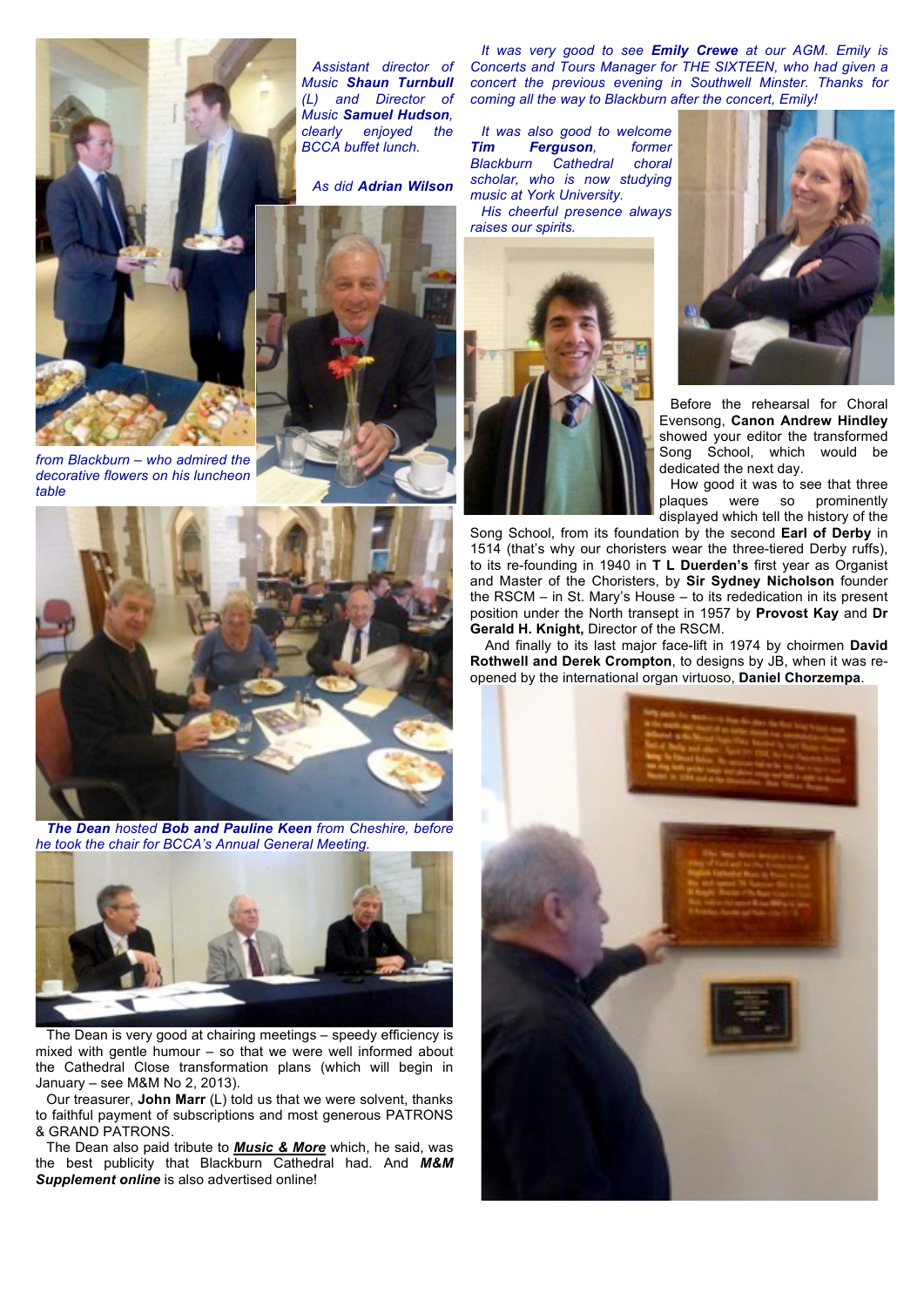

 Samuel Hudson led the rehearsal for Choral Evensong, sung by our boys and girls and former choristers.



The music, chosen by SOC The Revd. **Ian Hollin** in consultation with **Samuel Hudson**, was: Introit: *View me, Lord a Work of Thine* (Richard Lloyd)

Canticles: *Sumsion in A* Anthem: *Te Deum in B flat, Stanford.*



Samuel Hudson generously invited JB to rehearse and conduct his own Responses, which JB had composed for Blackburn Cathedral Choir many years ago: today was the eve of JB's 82<sup>nd</sup> birthday!

That rehearsal took more energy than JB expected – but the troops eventually rallied round with a will!

It was a very special delight to welcome again **Tony Murphy** to our Reunion.

 Tony's plane from New Jersey had arrived at Heathrow that morning and so he just managed to arrive in time for most of the rehearsal.

Tony's commitment to Blackburn Cathedral and its choirs and its Choirs' Association can surely never be matched, for he flew from his home in the USA especially to be with us this year – and he did the same last year, bringing his wife, Liz … and he's done that several more times in recent years. **Thank you, Tony!**

Senior Old Chorister, **The Revd. Ian Hollin,** read the first lesson ...



…and later in the service the Dean thanked **Emily Kennedy** for her years of service in the Girls' choir, and Ian welcomed her into fellowship of former choristers.



It was very good indeed, immediately after the service, to see former chorister **Steve Holmes** with his grandson. My word – how time flies, for JB can remember Steve vividly as a



which includes the line, *endue me with wisdom, charity, chastity and patience…* Steve asked JB what 'chastity' was. So he told him!

treble in 1974, when the choir had just sung Gibbons' setting of '*O Lord increase my faith'*



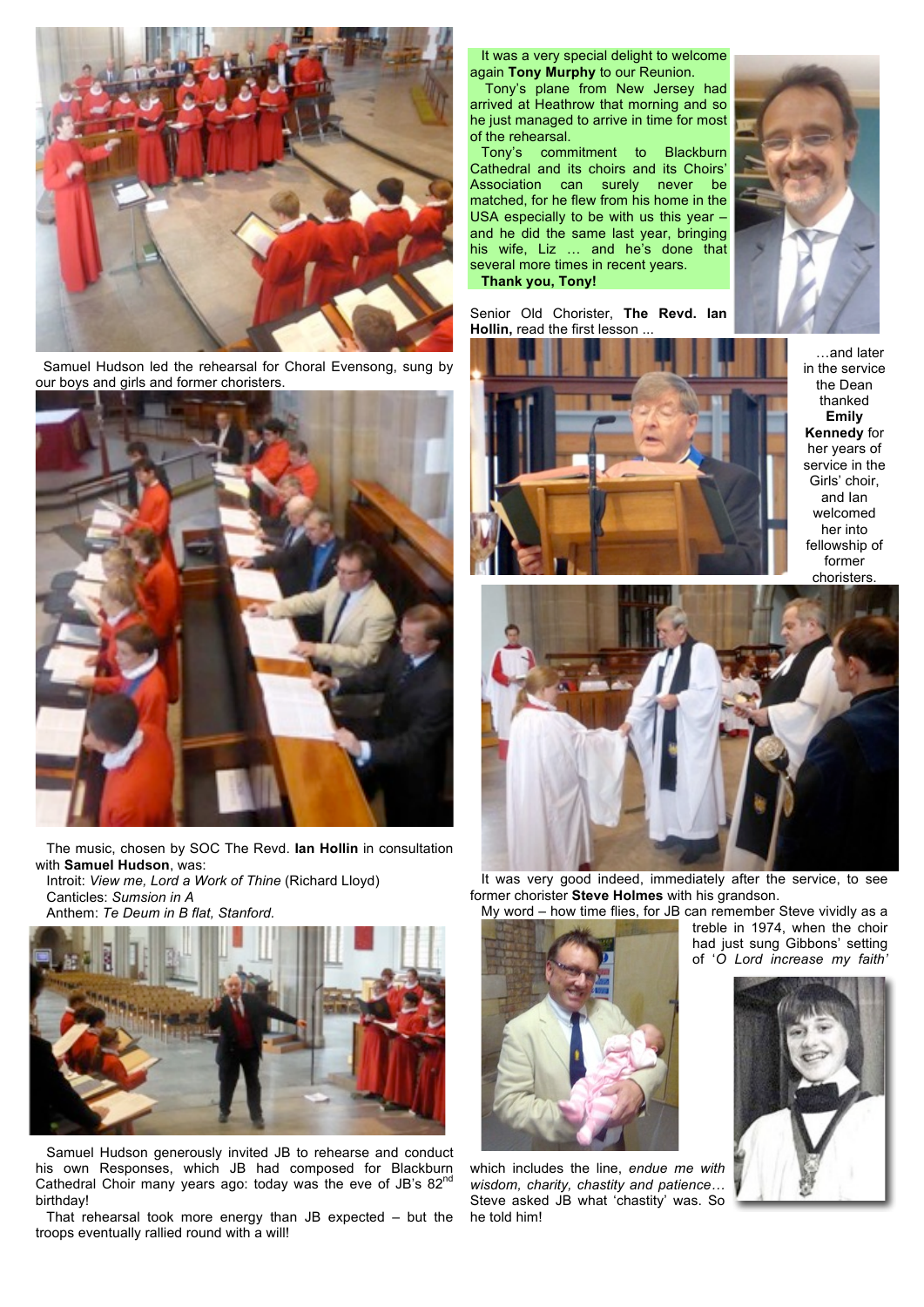**And so came the BCCA Annual Dinner.**



How very good it was to see so many former choristers with us that evening:

#### **James & Robert Mitchell** (seated) with **Chris Snape**.

James is at Edgehill University studying Physical Geography – volcanoes and earthquakes – and Robert is at Morland School.

Chris is at Clitheroe Grammar School where he plays a nifty trumpet in their fabulous Swing Band. He's also a creative member of the BCCA committee where he encourages the younger former choristers to rally round for reunions. And he sings in the YPC.



**Graham and Bev Chapelhow** – readers of *M&M* will remember Graham's moving account of his years in the choir during JB's time.

Centre is **Philip Carr** – a contemporary of Graham – Philip is one of the cathedral's distinguished churchwardens,



And here he is again (R) with his twin brother, **Alan** and his wife

**Mandy**, and Philip's wife, **Sue** who is a very lively member of the cathedral congregation.

*Alan & Philip sang on several of the RSCM 2-week Cathedral courses which JB directed in the early 1970s – including Westminster Abbey. Behind the Carrs are David Rothwell & Ian Harrison. David is a grandfather and Ian is DoM of St. Stephen's Church, Bournemouth, where he directs a superb annual music festival.*





**Nigel & Laura Chew** (who are both black belts! Don't mess with the Chews!), and **Edward and Anitra Haythornwhite** whose energetic and dedicated voluntary activities for the cathedral could fill a book.

The dinner was delicious – thanks to our new Café-in-the-Crypt chef, David Riley and his colleagues.



It was very good to see at a number of first-timers there



**The Revd. Dr. Mike Kirby,** (sitting next to Philip Carr). Mike is the cathedral's assistant curate – but he is also a distinguished medical professor – formerly at Guy's and now lecturing at Liverpool University. And he also conducts a choir which he founded in Manchester. So he is a very welcome new member of BCCA.